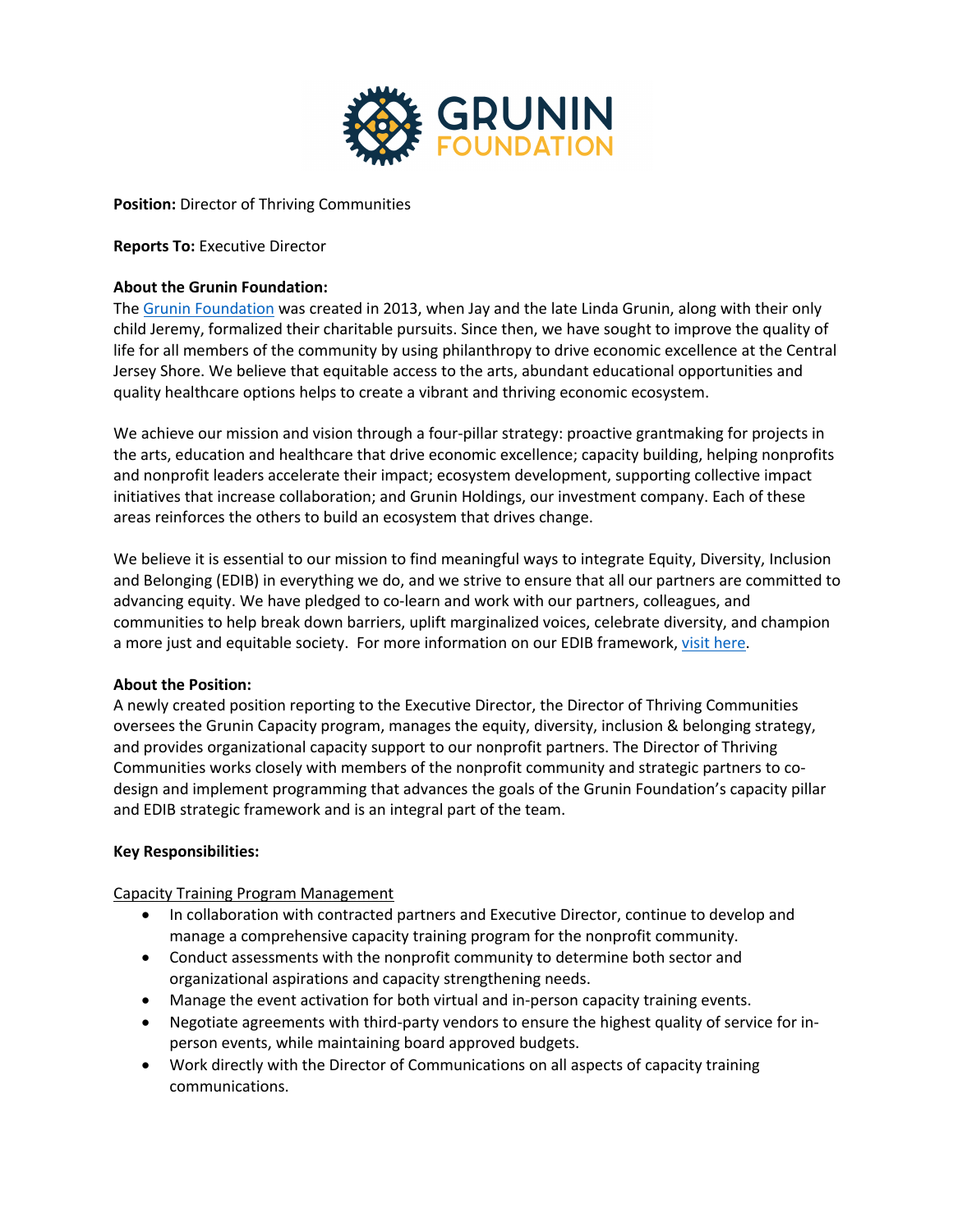Organizational Capacity Support

- Together with partners and colleagues, identify consultants and businesses that can provide ongoing and/or specific capacity support services.
- For capacity grantmaking, serve as a principal contact for grantees and prospective grantees.
- Prepare templates and tools to support partners with their capacity building efforts.
- Build relationships among grantees and community partners; serve as a resource and connector and be responsive to their needs; convene grantees for peer learning and sharing; manage consultants working on related projects.

# Equity, Diversity, Inclusion & Belonging Strategy Management

- Manage the Foundation's Equity, Diversity, Inclusion & Belonging Working Groups, including meeting coordination, planning, communications, and day of meeting facilitation.
- Relationship manager to the partners/grantees carrying out the EDIB Working Group initiatives in the community.

# Community Leadership

- Develop and share capacity building knowledge in coordination with the Director of Communications.
- Pursue opportunities to further the Foundation's mission through non-grantmaking opportunities such as serving as a community resource, participating in issue-focused collaboratives, and serving on advisory committees and task forces.

# **Qualifications:**

At the Grunin Foundation, we understand everyone brings their own unique experience and skill set to a position. While no candidate will have every qualification, ideal candidates will meet most of the following criteria:

- Shares and demonstrates the Grunin Foundation's core values (humility, collaboration, entrepreneurship, authenticity & transparency) and is inspired by the Foundation's mission and vision.
- Commitment to equity, diversity, inclusion, and belonging.
- Strong relationship-building skills, with experience engaging a broad and varied group of organizations and people, and comfort working at all levels of organizations in a wide variety of community and organizational settings.
- Knowledge of the nonprofit landscape; expertise and passion for capacity building and leadership development.
- Proven success with program development and strategic planning.
- Experience with event and program management.
- Thrives in a dynamic work environment with strong organizational skills and ability to balance multiple projects and deadlines with flexibility.
- Excellent interpersonal skills, including the desire to engage and collaborate with peers and diverse populations, and ability to develop trusting relationships with individuals from different backgrounds.
- Creative problem solver.
- Ability to cultivate and maintain strong relationships in-person and remotely.
- Proficient computer skills and experiences with databases.